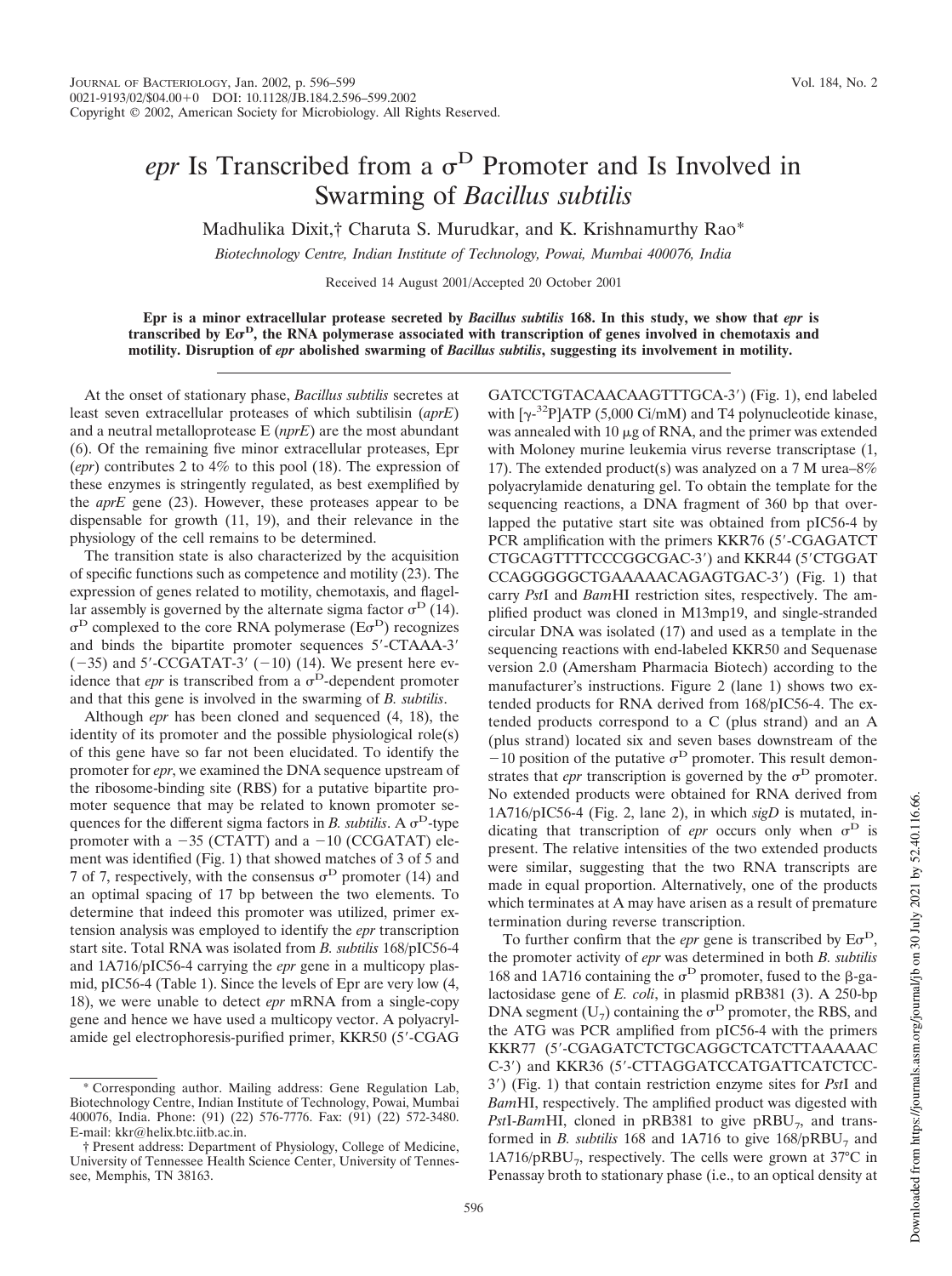

FIG. 1. Sequence of *epr* (4, 18) (accession no. X73124) with positions of the primers used in the study. The transcription start sites are marked with asterix.  $\ddot{C}^*$  has been denoted as +1.

600 nm  $[OD_{600}]$  of  $\sim$ 2.0), and the  $\beta$ -galactosidase activities were determined (15). The enzyme activity in  $168/pRBU<sub>7</sub>$  was observed to be 4,860 Miller units, whereas no activity was seen in 168/pRB381, indicating that the 250-bp region in  $pRBU_7$ carries the *epr* promoter. However, the  $\beta$ -galactosidase activity in 1A716/pRBU<sub>7</sub> that lacks  $\sigma^D$  was completely abolished. Thus, the results of the primer extension analysis and the reporter gene assays clearly demonstrate that transcription of  $e$ *epr* is  $\sigma^D$  dependent.

Among the many functions governed by  $\sigma^D$  in *B. subtilis*, several of these genes relate to chemotaxis and to motility that includes flagellin biosynthesis (5, 14). We thus decided to investigate whether Epr may be involved in either chemotaxis or motility. Swarming of bacterial cells is one of the several motility related functions involving surface translocation on soft agar that is accompanied by changes in cell shape and hyperflagellation (9). In nature, swarming provides a means for colonization of bacteria to achieve an ecological niche (8). Proteolysis appears to be one of the mechanisms that regulate the differentiation of the swarmer cells. For example, in the swarming of *Vibrio paraheamolyticus*, the LonS protease, which is functionally homologous to *E. coli* Lon, regulates cell elongation and lateral flagellum expression (7, 22). Mutants that lack LonS have a constitutive elongated phenotype. Attempts to demonstrate a "swarm " phenotype in *lonS* mutants were unsuccessful (22). We were thus interested in determining whether there was a relationship between the swarming of *B. subtilis* and *epr*. Swarm assays were carried out with *B. subtilis* 168**,** 168 *epr*, and 168 *epr*/pIC216-*epr* (Table 1). The cells were grown in Luria-Bertani (LB) broth at  $37^{\circ}$ C to an OD<sub>600</sub> of  $\sim$ 4.0, and 1-µl portions of the cultures were spotted onto LB agar plates containing 0.8% agar. The plates were incubated at 37°C for 24 h. The results (Fig. 3) clearly show that the wildtype *B. subtilis* 168 (Fig. 3a) exhibited swarming on soft agar plates, whereas 168 $\Delta e$ *pr* (Fig. 3b) did not. The ability of 168 *epr* to swarm was restored (Fig. 3c) when a functional *epr* gene was introduced (168 *epr*/pIC216-*epr*). It is important to distinguish here between swimming and swarming motility. Swimming motility is exhibited by individual cells, does not involve communication with other cells, and is observed in liquid medium as well as on plates containing low percentages of agar  $(0.2 \text{ to } 0.4\%)$  (8). Swarming, on the other hand, is exhibited on plates containing higher percentages of agar ( 0.5%) and requires close cell-to-cell contact, and signaling

| TABLE 1. Plasmids and strains used in this study |  |  |  |  |
|--------------------------------------------------|--|--|--|--|
|--------------------------------------------------|--|--|--|--|

| Plasmid or strain           | Genotype <sup><math>a</math></sup>                                                                                                                                                                           | Source or reference                      |  |
|-----------------------------|--------------------------------------------------------------------------------------------------------------------------------------------------------------------------------------------------------------|------------------------------------------|--|
| Plasmids                    |                                                                                                                                                                                                              |                                          |  |
| $pIC56-4$                   | Plasmid pIC56 ( $Emr$ ) (20) bearing <i>epr</i> gene at the <i>Bam</i> HI site                                                                                                                               | Laboratory Stock (16)                    |  |
| $pIC216-epr$                | Plasmid pIC216 (Sp <sup>r</sup> ) (21) bearing <i>epr</i> gene at the <i>SalI</i> site; the<br>epr gene was excised as a Sall fragment from pIC56-4                                                          | This study                               |  |
| pRB381                      | E. coli-B. subtilis shuttle vector for translational fusion with<br>β-galactosidase gene                                                                                                                     | <i>Bacillus</i> Genetic Stock Center (3) |  |
| $pRBU_7$                    | pRB381 bearing a 250-bp $(-205$ to $+31$ from transcription<br>start site of <i>epr</i> ) insert containing the <i>epr</i> promoter region,<br>RBS, and ATG in translational frame with the <i>lacZ</i> gene | This study                               |  |
| <b>Strains</b>              |                                                                                                                                                                                                              |                                          |  |
| 168                         | trpC2                                                                                                                                                                                                        | <i>Bacillus</i> Genetic Stock Center     |  |
| 1A716                       | $sigD::pLM5$ $Cmr$ trp $C2$                                                                                                                                                                                  | <b>Bacillus Genetic Stock Center</b>     |  |
| $168\Delta e$ pr            | $trpC2$ epr:: $Emr$                                                                                                                                                                                          | Laboratory stock (16)                    |  |
| $168/pIC56-4$               | <i>B. subtilis</i> 168 bearing pIC56-4                                                                                                                                                                       | This study                               |  |
| $1A716/pIC56-4$             | B. subtilis 1A716 bearing pIC56-4                                                                                                                                                                            | This study                               |  |
| 168/pRB381                  | B. subtilis 168 bearing pRB381                                                                                                                                                                               | This study                               |  |
| $168$ /pRBU <sub>7</sub>    | <i>B. subtilis</i> 168 bearing $pRBU_7$                                                                                                                                                                      | This study                               |  |
| 1A716/pRBU <sub>7</sub>     | <i>B. subtilis</i> 1A716 bearing $pRBU_7$                                                                                                                                                                    | This study                               |  |
| $168\Delta epr$ /pIC216-epr | B. subtilis $168\Delta epr$ bearing pIC216-epr                                                                                                                                                               | This study                               |  |

a Em<sup>r</sup>, erythromycin resistance; Cm<sup>r</sup>, chloramphenicol resistance. Numbers in parentheses are references.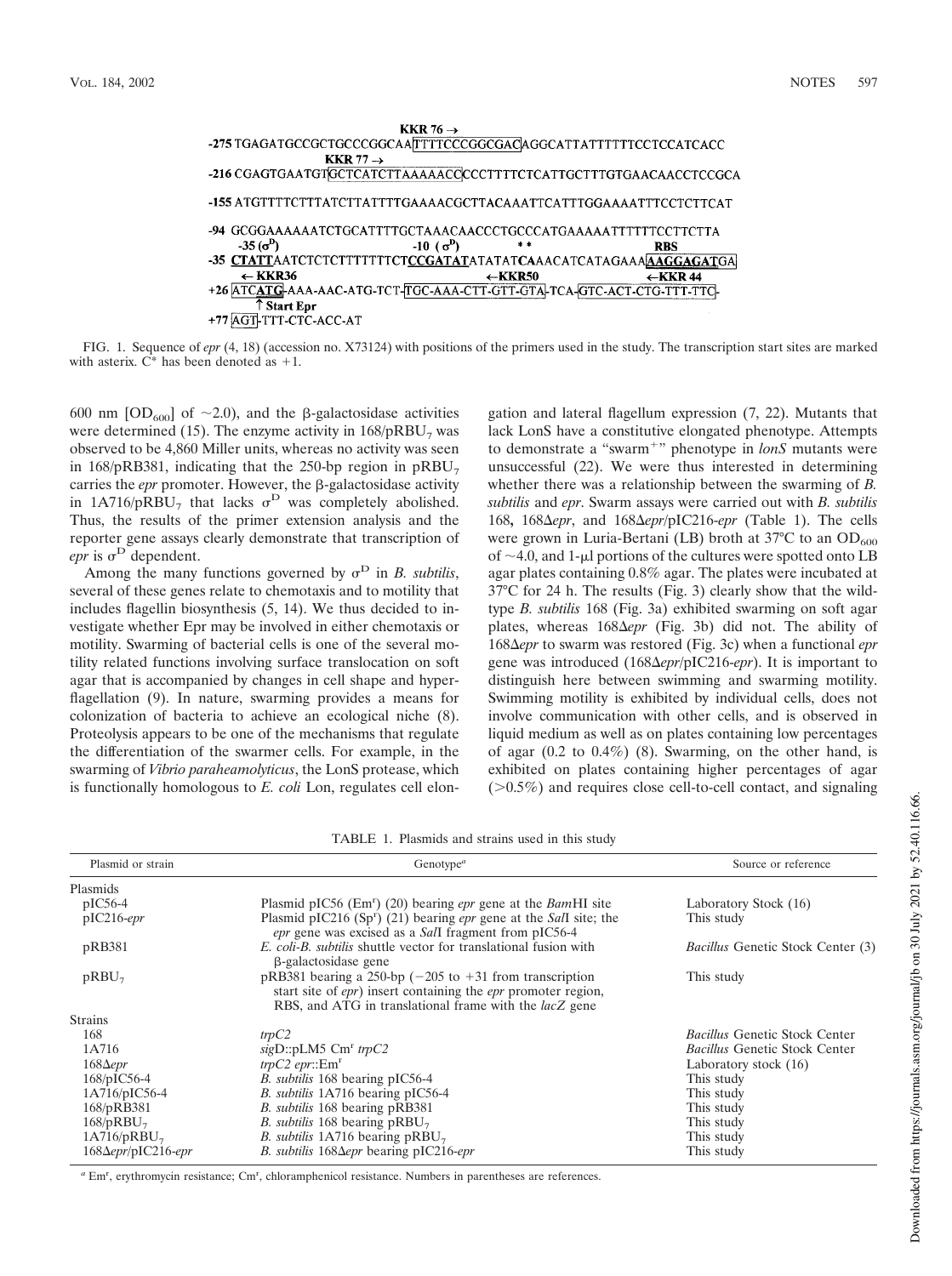

FIG. 2. Primer extension analysis of RNA from 168/pIC56-4 (lane 1) and 1A716/pIC56-4 (lane 2). Autoradiography exposure was for 72 h. Start sites are marked with dots.

of information between individual cells is an integral part of this phenomenon (8). Microscopic observation of 168 $\Delta$ *epr* reveals that it is motile and that the vigor of its motility is comparable to that of the wild type. Motility assays performed with *B. subtilis* 168 and 168 *epr* on LB agar plates containing increasing concentrations of agar (0.3 to 0.8%) revealed that disruption of *epr* did not affect the spreading of the cells at up to 0.5% agar (swimming) but that the cells were incapable of spreading on plates containing 0.8% agar (swarming) (data not shown). We thus believe that this phenomenon is swarming motility and that Epr is involved in the swarming of *B. subtilis.* It is possible that Epr may be involved in providing signals to mediate cell-cell communication, a property of swarmer cells. Communication between cells in processes such as quorum sensing and competence appears to involve peptides that are



FIG. 3. Swarm assay for *B. subtilis* 168 (a),  $168\Delta e$ *pr* (b), and 168 *epr*/pIC216-*epr* (c) on 0.8% LB agar plates.



FIG. 4. Swarm assay for *B. subtilis* 168 (c) and  $168\Delta e$ *pr* (a) on a 0.8% LB agar plates and 168 *epr* on a 0.8% conditioned LB agar plate (b).

secreted and reimported (2, 13). We propose that the role of Epr in swarming motility is to provide the signal(s) utilizing its proteolytic activity, or Epr itself may be proteolysed by other proteases to generate the signal(s). In support of the above hypothesis, swarm assays were performed with 168 $\Delta e$ *pr* on 0.8% LB agar plates as well as on 0.8% conditioned LB agar plates (i.e., containing a 1:1 mixture of fresh LB and spent medium supernatant derived from *B. subtilis* 168, grown to an  $OD_{600}$  of  $~1.0$  and filter sterilized). The results in Fig. 4 demonstrate that the 0.8% conditioned LB agar plate supported the swarming of 168Δepr (Fig. 4b), whereas it was unable to swarm on a 0.8% LB agar plate (Fig. 4a). This clearly indicates that a signal released from wild-type cells into the medium supported the swarming of 168 $\Delta$ *epr* that was otherwise missing in the mutant, thus implicating Epr in the signaling process for swarming. Work is in progress to determine the identity of the signal and the signaling mechanism. Epr is also known to exist in multiple forms due to posttranslational processing. One such product of Epr is a C-terminal domain of 240 amino acids that is lysine rich and whose function is unknown (4, 18). Intriguingly, a homology search of this domain with BLASTP in GenBank (http://www.ncbi.nlm.nih.gov) showed considerable homology with various isoforms of tropomyosin across eukaryotes. Tropomyosins are known to regulate actin-myosin interactions in eukaryotes (12). Recently, actin homologs have been identified in *B. subtilis* that are responsible for maintaining cell shape (10). It may well be that an additional role of Epr is to regulate morphologic changes such as the cell elongation that accompanies swarming.

## This work was supported by the Department of Science and Technology (SP/SO/D-58/96) and the Council of Scientific and Industrial Research [37(950) 97-EMR-II] to K.K.R.